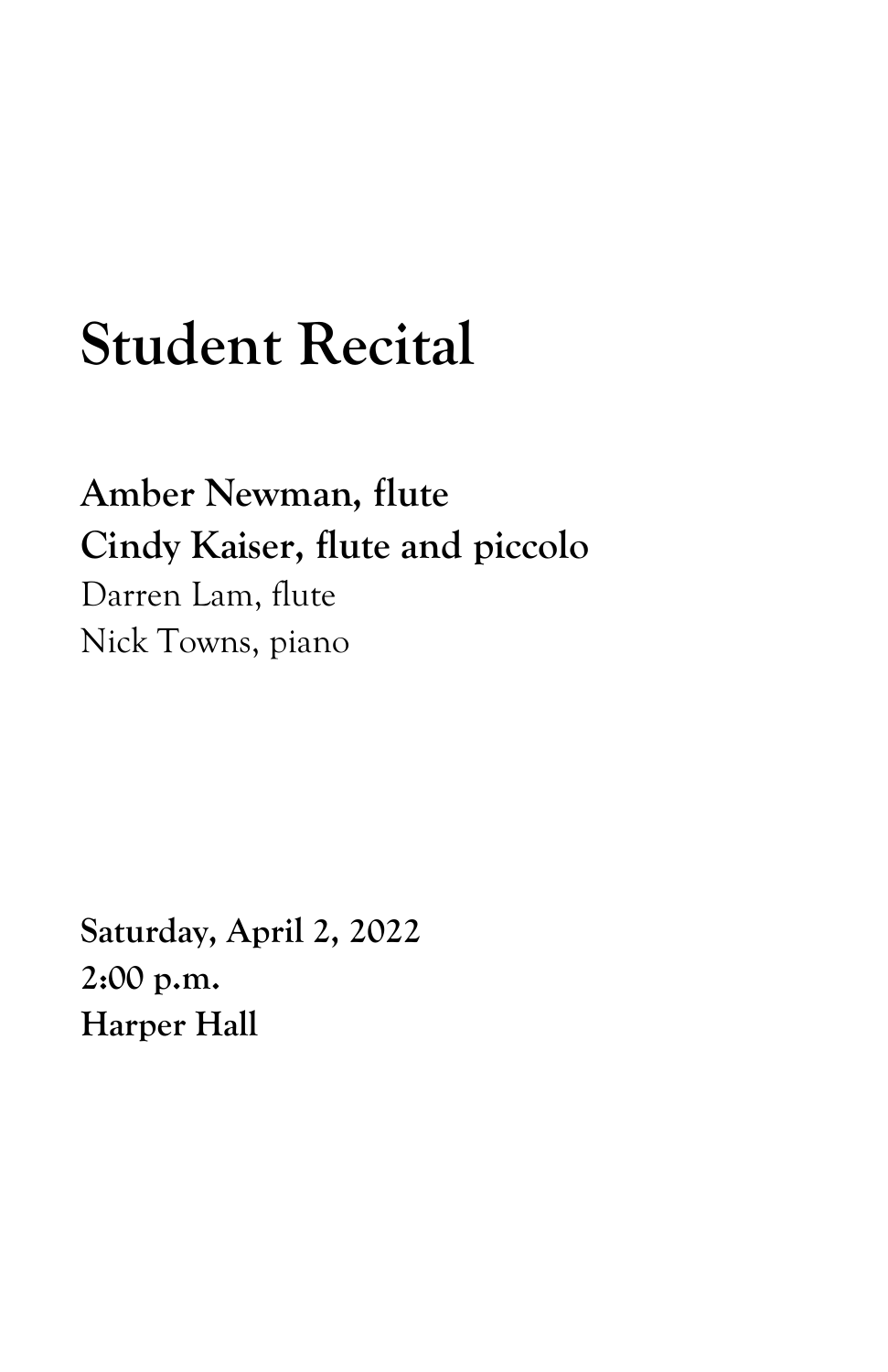*Léthé* Sylvie Bodorová (b. 1954)

## Amber Newman, flute

*Sonate pour Flûte et Piano* Jindřich Feld Giocoso (1925-2007) Grave Vivace

> Amber Newman, flute Nick Towns, piano

*Prélude et Scherzo*, op. 35 Henri Büsser

ed. Louis Moyse

Cindy Kaiser, flute Nick Towns, piano

*El Pífano (Retrato de Manet) for Solo Piccolo* Mario Lavista

Cindy Kaiser, piccolo

Allegro, flowing (b. 1973) Moderato, dreamy Vivace, driving, playful

> Cindy Kaiser, piccolo Nick Towns, piano

*Curves for Three Flutes and Piano* Ian Clarke

I. Magical & woven (b. 1964)

Cindy Kaiser, flute Darren Lam, flute Amber Newman, flute Nick Towns, piano

(1872-1973)

(1943-2021)

*Sonata for Piccolo and Piano* Amanda Harberg